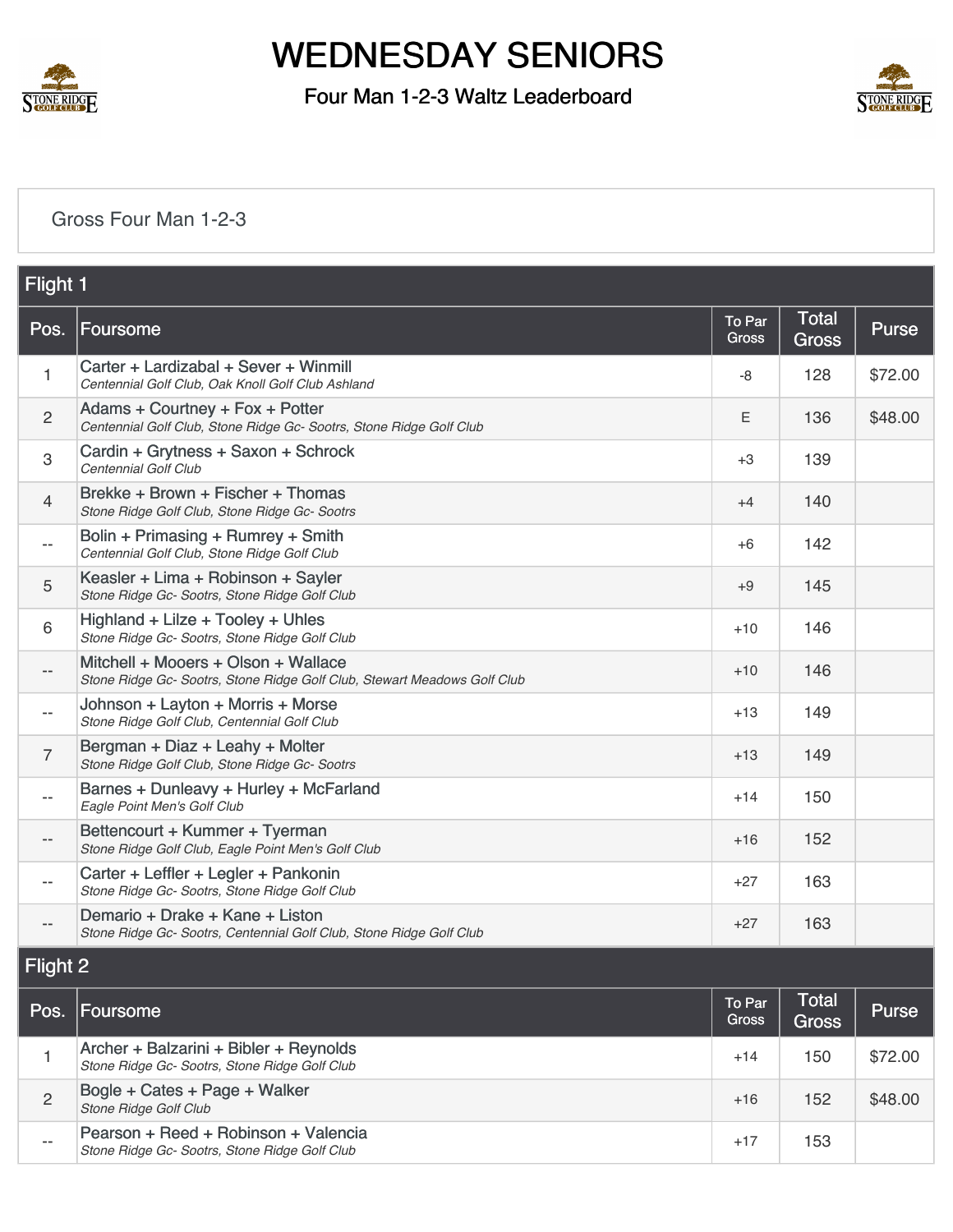

### Four Man 1-2-3 Waltz Leaderboard



| 3                 | Sprenger + Travers + Wihtol<br>Centennial Golf Club, Stone Ridge Golf Club              | $+19$ | 155 |  |
|-------------------|-----------------------------------------------------------------------------------------|-------|-----|--|
| $- -$             | Clark + Maurer + Weisenberger + Wurfl<br>Oak Knoll Golf Club Ashland                    | $+22$ | 158 |  |
| $\overline{4}$    | Champion + Karsten + Nuckles + Squires<br>Stone Ridge Gc- Sootrs, Stone Ridge Golf Club | $+22$ | 158 |  |
| $- -$             | Bock + Isaacs + Penner<br>Centennial Golf Club, Stone Ridge Golf Club                   | $+30$ | 166 |  |
| $- -$             | Cantwell + Chain + Garrison + Williams<br><b>Stone Ridge Gc- Sootrs</b>                 | $+32$ | 168 |  |
| 5                 | Medina + Ringe + Sauerwald + Schmidt<br>Stone Ridge Gc- Sootrs                          | $+33$ | 169 |  |
|                   | Brustol + Caster + Confer + Kell<br>Oak Knoll Golf Club Ashland, Centennial Golf Club   | $+33$ | 169 |  |
| 6                 | Breman + Brown + Finwall<br>Oak Knoll Golf Club Ashland                                 | $+33$ | 169 |  |
| $\overline{7}$    | Davalos + Seybold + Sloan<br>Oak Knoll Golf Club Ashland, Stone Ridge Golf Club         | $+33$ | 169 |  |
| $\qquad \qquad -$ | Larson + Rogers + Rogers + Waltz<br>Stone Ridge Golf Club, Stone Ridge Gc- Sootrs       | $+35$ | 171 |  |
|                   |                                                                                         |       |     |  |

Total Purse Allocated: \$240.00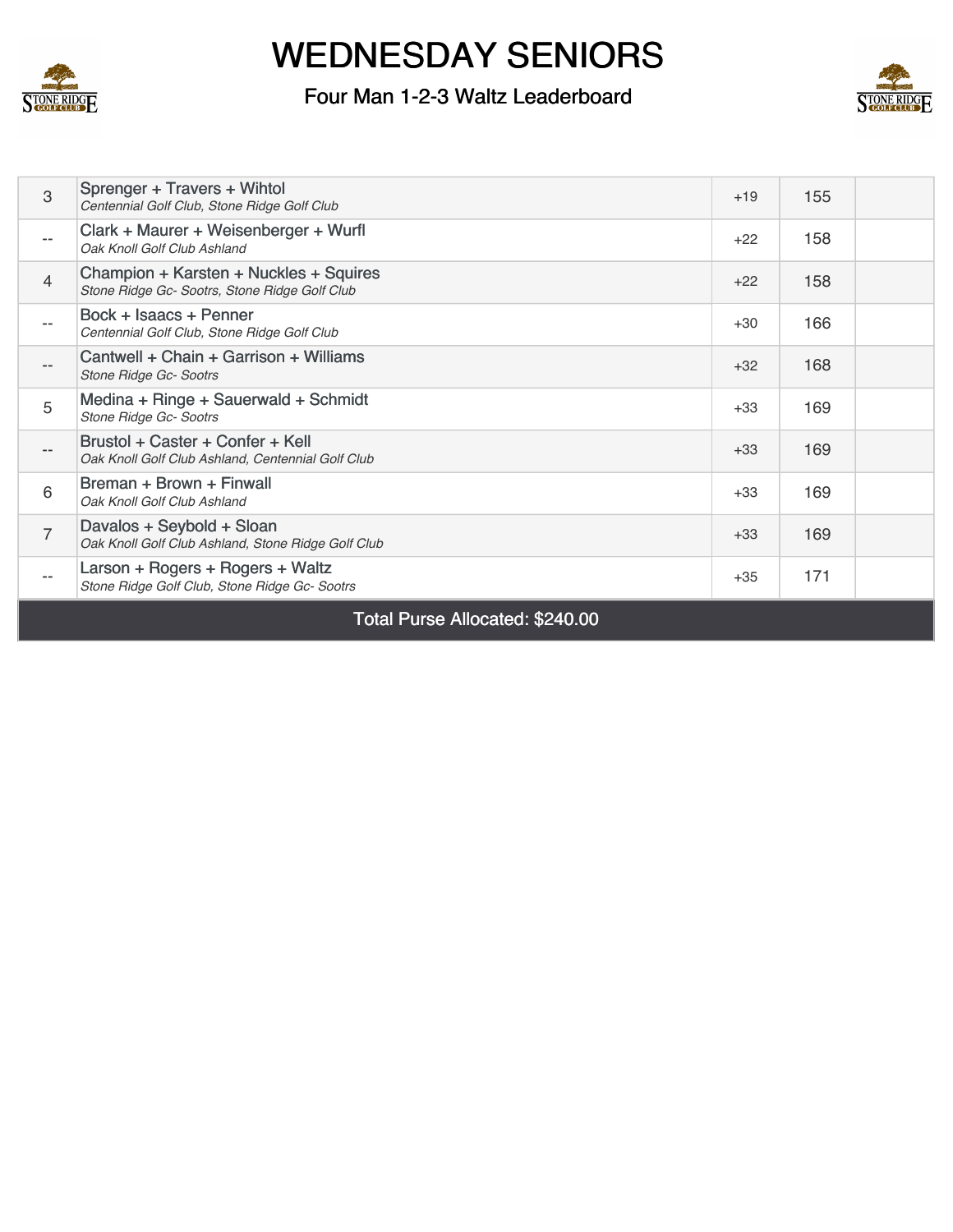

Four Man 1-2-3 Waltz Leaderboard



#### [Net Four Man 1-2-3](https://static.golfgenius.com/v2tournaments/8485792687834823181?called_from=&round_index=39)

|                          | Flight 1                                                                                                        |                      |                            |              |  |  |
|--------------------------|-----------------------------------------------------------------------------------------------------------------|----------------------|----------------------------|--------------|--|--|
| Pos.                     | <b>Foursome</b>                                                                                                 | To Par<br><b>Net</b> | <b>Total</b><br><b>Net</b> | <b>Purse</b> |  |  |
| 1                        | Mitchell + Mooers + Olson + Wallace<br>Stone Ridge Gc- Sootrs, Stone Ridge Golf Club, Stewart Meadows Golf Club | $-22$                | 114                        | \$72.00      |  |  |
| $\overline{2}$           | Bolin + Primasing + Rumrey + Smith<br>Centennial Golf Club, Stone Ridge Golf Club                               | $-18$                | 118                        | \$48.00      |  |  |
| 3                        | Johnson + Layton + Morris + Morse<br>Stone Ridge Golf Club, Centennial Golf Club                                | $-17$                | 119                        |              |  |  |
| $\overline{\phantom{a}}$ | Adams + Courtney + Fox + Potter<br>Centennial Golf Club, Stone Ridge Gc- Sootrs, Stone Ridge Golf Club          | $-16$                | 120                        |              |  |  |
| $\qquad \qquad -$        | Brekke + Brown + Fischer + Thomas<br>Stone Ridge Golf Club, Stone Ridge Gc- Sootrs                              | $-15$                | 121                        |              |  |  |
| $-$                      | Carter + Lardizabal + Sever + Winmill<br>Centennial Golf Club, Oak Knoll Golf Club Ashland                      | $-14$                | 122                        |              |  |  |
| $\overline{4}$           | Barnes + Dunleavy + Hurley + McFarland<br>Eagle Point Men's Golf Club                                           | $-14$                | 122                        |              |  |  |
| 5                        | Bettencourt + Kummer + Tyerman<br>Stone Ridge Golf Club, Eagle Point Men's Golf Club                            | $-13$                | 123                        |              |  |  |
| $\overline{\phantom{a}}$ | Highland + Lilze + Tooley + Uhles<br>Stone Ridge Gc- Sootrs, Stone Ridge Golf Club                              | $-11$                | 125                        |              |  |  |
| $-$                      | Keasler + Lima + Robinson + Sayler<br>Stone Ridge Gc- Sootrs, Stone Ridge Golf Club                             | $-10$                | 126                        |              |  |  |
| $\overline{\phantom{a}}$ | Cardin + Grytness + Saxon + Schrock<br>Centennial Golf Club                                                     | $-9$                 | 127                        |              |  |  |
| 6                        | Carter + Leffler + Legler + Pankonin<br>Stone Ridge Gc- Sootrs, Stone Ridge Golf Club                           | $-7$                 | 129                        |              |  |  |
| $\overline{\phantom{a}}$ | Bergman + Diaz + Leahy + Molter<br>Stone Ridge Golf Club, Stone Ridge Gc- Sootrs                                | $-6$                 | 130                        |              |  |  |
| $\overline{7}$           | Demario + Drake + Kane + Liston<br>Stone Ridge Gc- Sootrs, Centennial Golf Club, Stone Ridge Golf Club          | $+5$                 | 141                        |              |  |  |
| <b>LI'SP+ U</b>          |                                                                                                                 |                      |                            |              |  |  |

#### Flight 2

| Pos.  | Foursome                                                                                | To Par<br><b>Net</b> | Total'<br><b>Net</b> | <b>Purse</b> |
|-------|-----------------------------------------------------------------------------------------|----------------------|----------------------|--------------|
|       | Clark + Maurer + Weisenberger + Wurfl<br>Oak Knoll Golf Club Ashland                    | -20                  | 116                  | \$72.00      |
| 2     | Pearson + Reed + Robinson + Valencia<br>Stone Ridge Gc- Sootrs, Stone Ridge Golf Club   | $-19$                | 117                  | \$48.00      |
| $- -$ | Archer + Balzarini + Bibler + Reynolds<br>Stone Ridge Gc- Sootrs, Stone Ridge Golf Club | $-17$                | 119                  |              |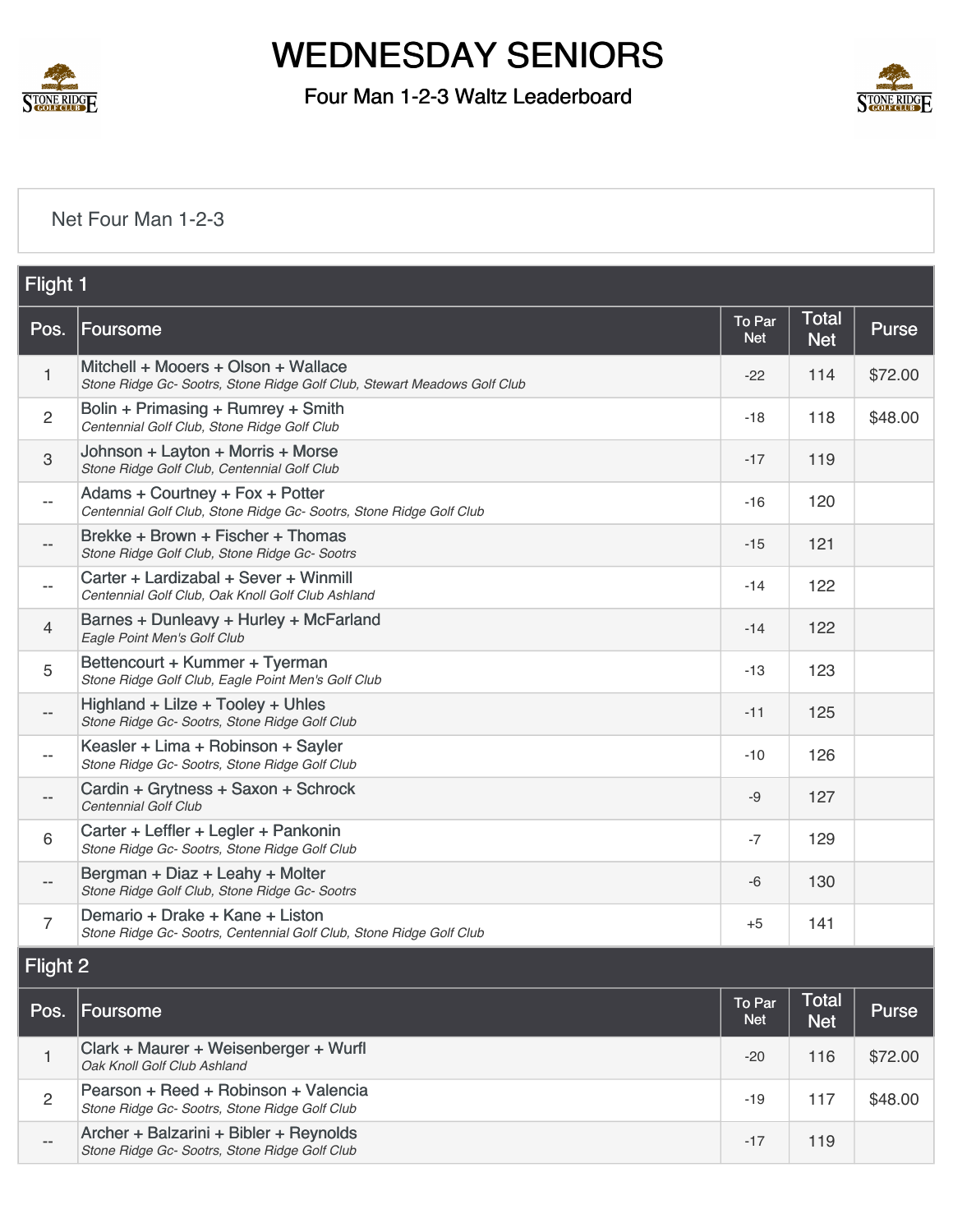

### Four Man 1-2-3 Waltz Leaderboard



|                | Bogle + Cates + Page + Walker<br>Stone Ridge Golf Club                                  | $-14$ | 122 |  |
|----------------|-----------------------------------------------------------------------------------------|-------|-----|--|
| 3              | Cantwell + Chain + Garrison + Williams<br><b>Stone Ridge Gc- Sootrs</b>                 | $-13$ | 123 |  |
| $\overline{4}$ | Bock + Isaacs + Penner<br>Centennial Golf Club, Stone Ridge Golf Club                   | $-13$ | 123 |  |
| 5              | Brustol + Caster + Confer + Kell<br>Oak Knoll Golf Club Ashland, Centennial Golf Club   | $-13$ | 123 |  |
| 6              | Larson + Rogers + Rogers + Waltz<br>Stone Ridge Golf Club, Stone Ridge Gc- Sootrs       | $-13$ | 123 |  |
| $- -$          | Champion + Karsten + Nuckles + Squires<br>Stone Ridge Gc- Sootrs, Stone Ridge Golf Club | $-12$ | 124 |  |
| $ -$           | Sprenger + Travers + Wihtol<br>Centennial Golf Club, Stone Ridge Golf Club              | $-11$ | 125 |  |
| $- -$          | Medina + Ringe + Sauerwald + Schmidt<br>Stone Ridge Gc- Sootrs                          | $-10$ | 126 |  |
| $- -$          | Davalos + Seybold + Sloan<br>Oak Knoll Golf Club Ashland, Stone Ridge Golf Club         | $-7$  | 129 |  |
| $- -$          | Breman + Brown + Finwall<br>Oak Knoll Golf Club Ashland                                 | $+1$  | 137 |  |

Total Purse Allocated: \$240.00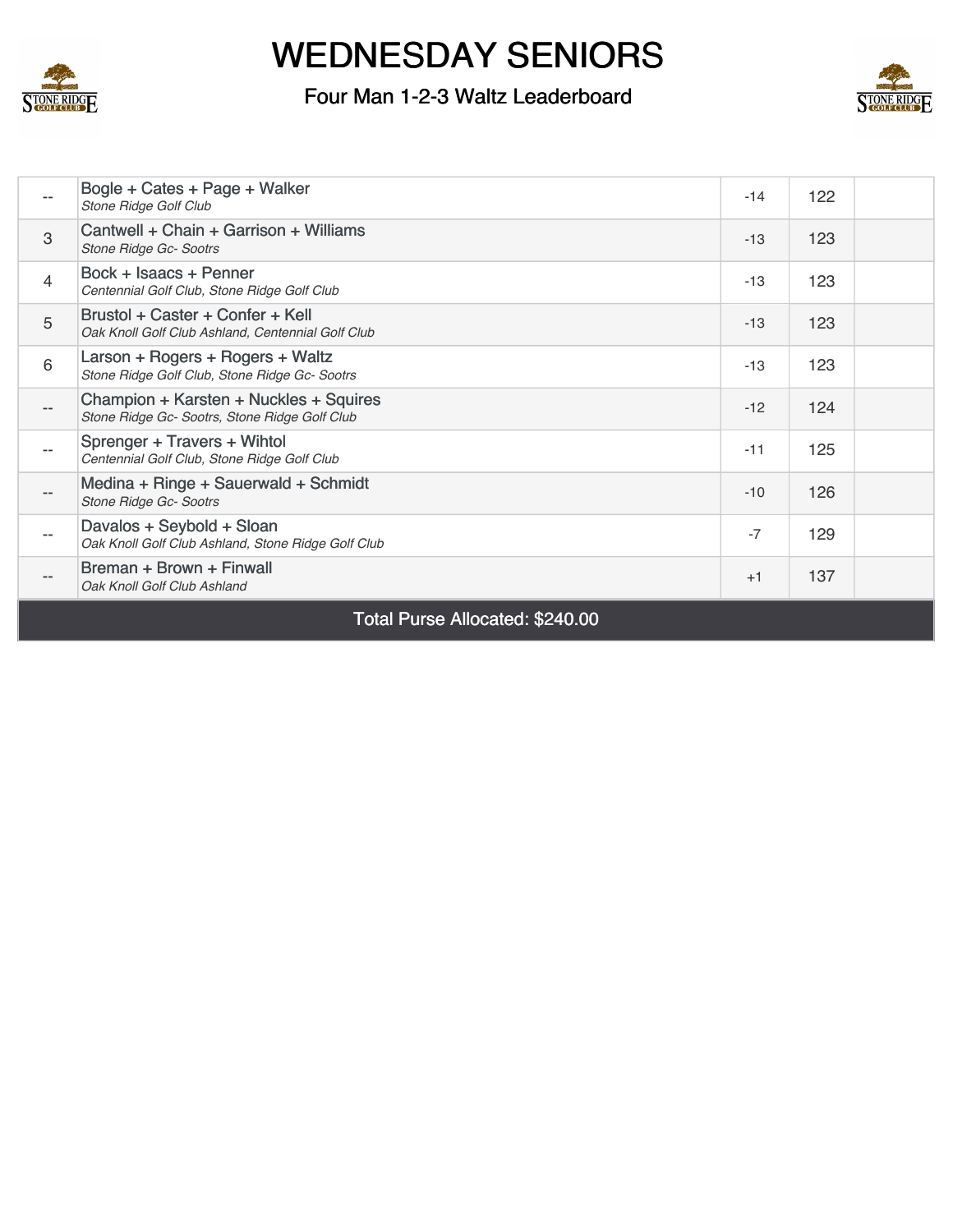

Four Man 1-2-3 Waltz Leaderboard



| Closest to the Pin #3 (0-15 Hdcp) |                                                |              |                |  |  |
|-----------------------------------|------------------------------------------------|--------------|----------------|--|--|
| Pos.                              | Player                                         | <b>Purse</b> | <b>Details</b> |  |  |
| 1                                 | Mike Robinson<br>Stone Ridge Golf Club         | \$30.00      | 1'9''          |  |  |
|                                   | Total Purse Allocated: \$30.00                 |              |                |  |  |
|                                   | Closest to the Pin #3 (16+ Hdcp)               |              |                |  |  |
| Pos.                              | Player                                         | <b>Purse</b> | <b>Details</b> |  |  |
| 1                                 | Don Mitchell<br>Stone Ridge Gc- Sootrs         | \$30.00      | 9'1''          |  |  |
|                                   | Total Purse Allocated: \$30.00                 |              |                |  |  |
|                                   | Closest to the Pin #8 (0-15 Hdcp)              |              |                |  |  |
| Pos.                              | Player                                         | <b>Purse</b> | <b>Details</b> |  |  |
| 1                                 | Marty Balzarini<br>Stone Ridge Gc- Sootrs      | \$30.00      | 2'8''          |  |  |
|                                   | Total Purse Allocated: \$30.00                 |              |                |  |  |
|                                   | Closest to the Pin #8 (16+ Hdcp)               |              |                |  |  |
| Pos.                              | Player                                         | Purse        | <b>Details</b> |  |  |
| $\mathbf{1}$                      | <b>Troy Reynolds</b><br>Stone Ridge Gc- Sootrs | \$30.00      | 2'5''          |  |  |
|                                   | Total Purse Allocated: \$30.00                 |              |                |  |  |
|                                   | Closest to the Pin #11 (0-15 Hdcp)             |              |                |  |  |
| Pos.                              | Player                                         | <b>Purse</b> | <b>Details</b> |  |  |